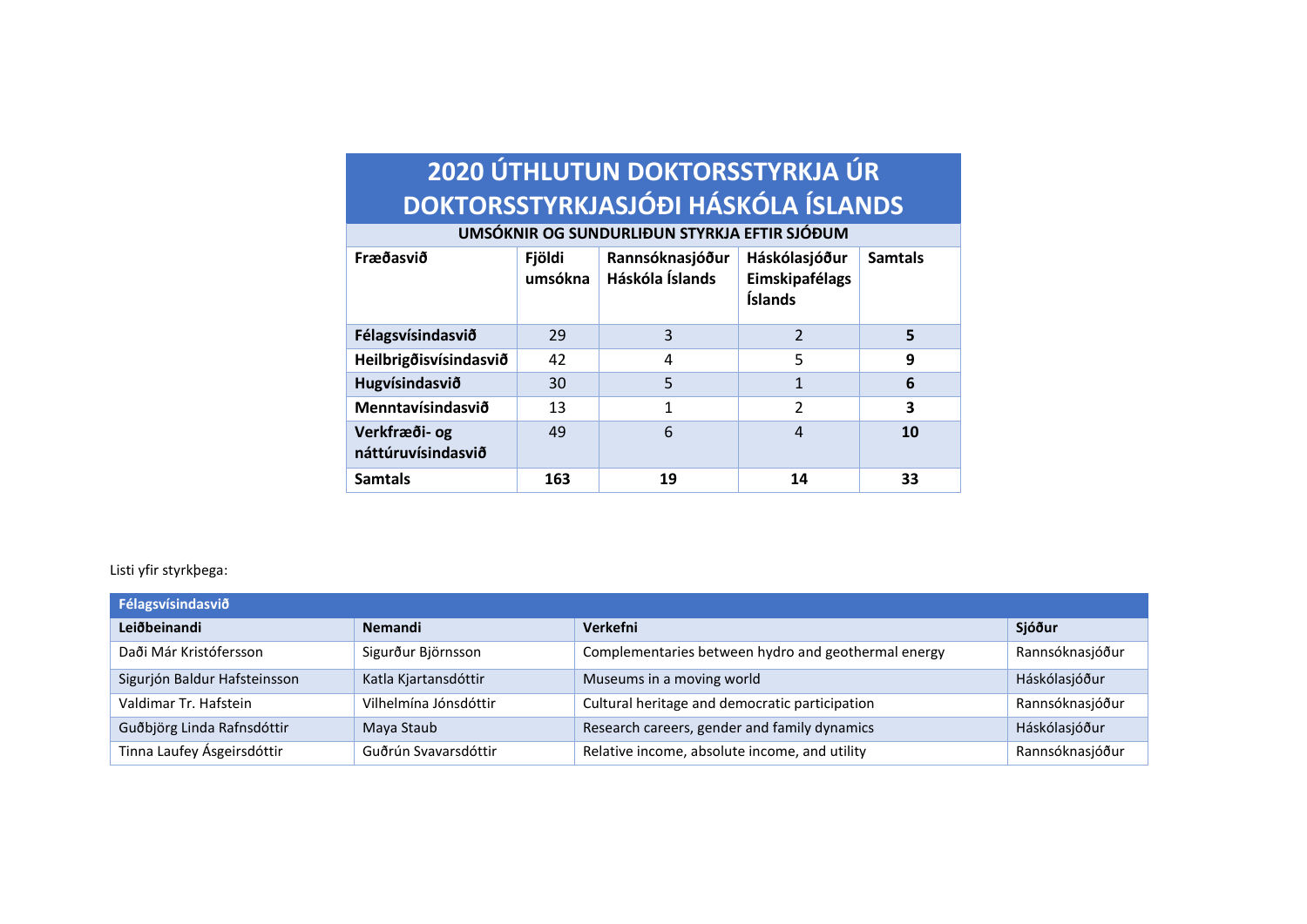| <b>Heilbrigoisvísindasvio</b>  |                           |                                                                                                                                                          |                 |  |
|--------------------------------|---------------------------|----------------------------------------------------------------------------------------------------------------------------------------------------------|-----------------|--|
| Leiðbeinandi                   | <b>Nemandi</b>            | Verkefni                                                                                                                                                 | Sjóður          |  |
| Guðmundur Ágúst Skarphéðinsson | Leið B                    | Functional impairment in youth with obsessive-compulsive<br>disorder                                                                                     | Rannsóknasjóður |  |
| Gunnar Guðmundsson             | Gísli Þór Axelsson        | Interstitial lung abnormalities and aging                                                                                                                | Háskólasjóður   |  |
| Ingileif Jónsdóttir            | Leið B                    | Mucosal and parenteral prime-boost strategies to overcome<br>neonatal limited neonatal vaccine response and protection<br>against respiratory infections | Rannsóknasjóður |  |
| Óttar Rolfsson                 | <b>Qiong Wang</b>         | The roles of UDP-glucose 6-dehydrogenase in extracellular matrix<br>modelling in breast derived epithelium                                               | Háskólasjóður   |  |
| Pétur Henry Petersen           | <b>Fatich Mechmet</b>     | Role of Mitf in neuronal activity and neurodegeneration                                                                                                  | Háskólasjóður   |  |
| Ragnar P. Ólafsson             | Kristján Helgi Hjartarson | Vulnerability to recurrent depression                                                                                                                    | Háskólasjóður   |  |
| Stefán Þ Sigurðsson            | Elísabet A Frick          | The role of miR-190b in breast cancer                                                                                                                    | Háskólasjóður   |  |
| Unnur Anna Valdimarsdóttir     | Hilda Björk Daníelsdóttir | The aetiology of human resilience in the context of trauma                                                                                               | Rannsóknasjóður |  |
| Viggó Þór Marteinsson          | Leið B                    | IceGut - The Icelandic Gut Microbiome and Metabolome Project                                                                                             | Rannsóknasjóður |  |

| Hugvísindasvið            |                                |                                                                                                |                 |
|---------------------------|--------------------------------|------------------------------------------------------------------------------------------------|-----------------|
| Leiðbeinandi              | <b>Nemandi</b>                 | Verkefni                                                                                       | Sjóður          |
| Aðalheiður Guðmundsdóttir | Michael Micci                  | The world of original riddarasögur                                                             | Rannsóknasjóður |
| Ásgrímur Angantýsson      | Leið B                         | The external and internal syntax of adverbial clauses in the<br>Scandinavian languages         | Rannsóknasjóður |
| Ástráður Eysteinsson      | Arnór Ingi Hjartarson          | Veilur nútímans: Um tíma, frásögn og rof í Ulysses eftir James<br>Joyce                        | Rannsóknasjóður |
| Ólöf Garðarsdóttir        | Sigríður Hjördís Jörundsdóttir | Ómagar á óöld - Fyrirkomulag fátækraframfærslu árið 1703                                       | Háskólasjóður   |
| Sif Ríkharðsdóttir        | Andri M. Kristjánsson          | Matter and Nature in the Icelandic Romances                                                    | Rannsóknasjóður |
| Valur Ingimundarson       | Pontus Järvstad                | A Generic Minimum? A conceptual history of Anti-fascism in the<br>Nordic countries since 1930s | Rannsóknasjóður |